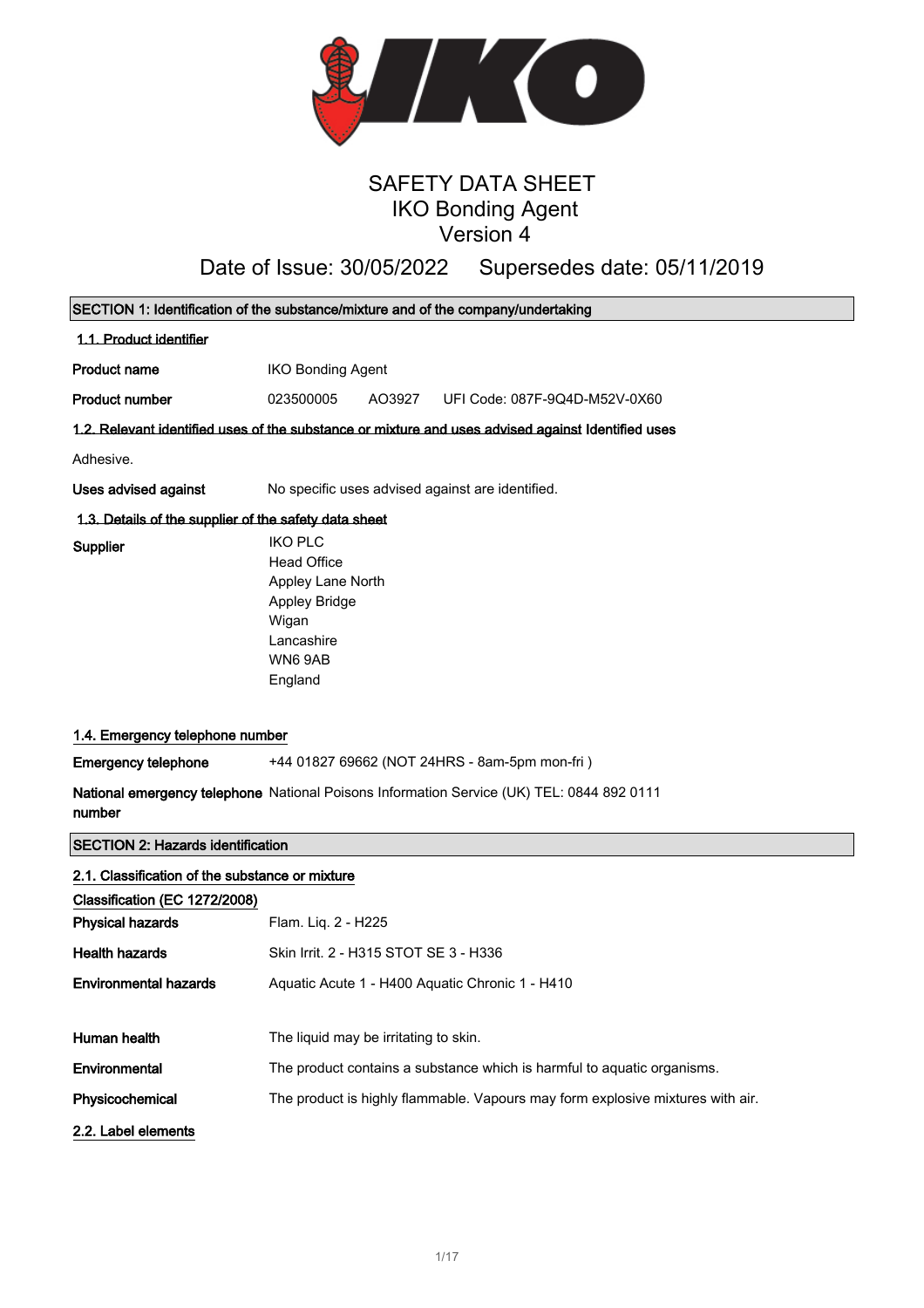

Hazard pictograms





| Signal word                       | Danger                                                                                                                                                                                                                                                                                                                                                                                                         |
|-----------------------------------|----------------------------------------------------------------------------------------------------------------------------------------------------------------------------------------------------------------------------------------------------------------------------------------------------------------------------------------------------------------------------------------------------------------|
| <b>Hazard statements</b>          | H225 Highly flammable liquid and vapour.<br>H315 Causes skin irritation.<br>H336 May cause drowsiness or dizziness.<br>H410 Very toxic to aquatic life with long lasting effects.                                                                                                                                                                                                                              |
| <b>Precautionary statements</b>   | P210 Keep away from heat, hot surfaces, sparks, open flames and other ignition sources. No<br>smoking.<br>P260 Do not breathe vapours.<br>P271 Use only outdoors or in a well-ventilated area.<br>P273 Avoid release to the environment.<br>P280 Wear protective gloves/ protective clothing/ eye protection/ face protection.<br>P501 Dispose of contents/ container in accordance with national regulations. |
| Supplemental label<br>information | EU limit value for this product (cat A/h): 750g/l (2010). This product contains max 550 g/l<br>VOC.                                                                                                                                                                                                                                                                                                            |
| Contains                          | CYCLOHEXANE, hydrocarbons, C6-C7, n-alkanes, isoalkanes, cyclics, <5% n-hexane,<br>ETHYL ACETATE                                                                                                                                                                                                                                                                                                               |

# 2.3. Other hazards

| <b>SECTION 3: Composition/information on ingredients</b>                                                                                                                             |                          |                                                      |  |
|--------------------------------------------------------------------------------------------------------------------------------------------------------------------------------------|--------------------------|------------------------------------------------------|--|
| 3.2. Mixtures                                                                                                                                                                        |                          |                                                      |  |
| <b>CYCLOHEXANE</b>                                                                                                                                                                   |                          | 30-60%                                               |  |
| CAS number: 110-82-7                                                                                                                                                                 | EC number: 203-806-2     | REACH registration number: 01-<br>2119463273-41-0000 |  |
| M factor (Acute) = $1$                                                                                                                                                               | M factor (Chronic) = $1$ |                                                      |  |
| Classification<br>Flam. Liq. 2 - H225<br>Acute Tox. 4 - H312<br>Skin Irrit. 2 - H315<br>STOT SE 3 - H336<br>Asp. Tox. 1 - H304<br>Aquatic Acute 1 - H400<br>Aquatic Chronic 1 - H410 |                          |                                                      |  |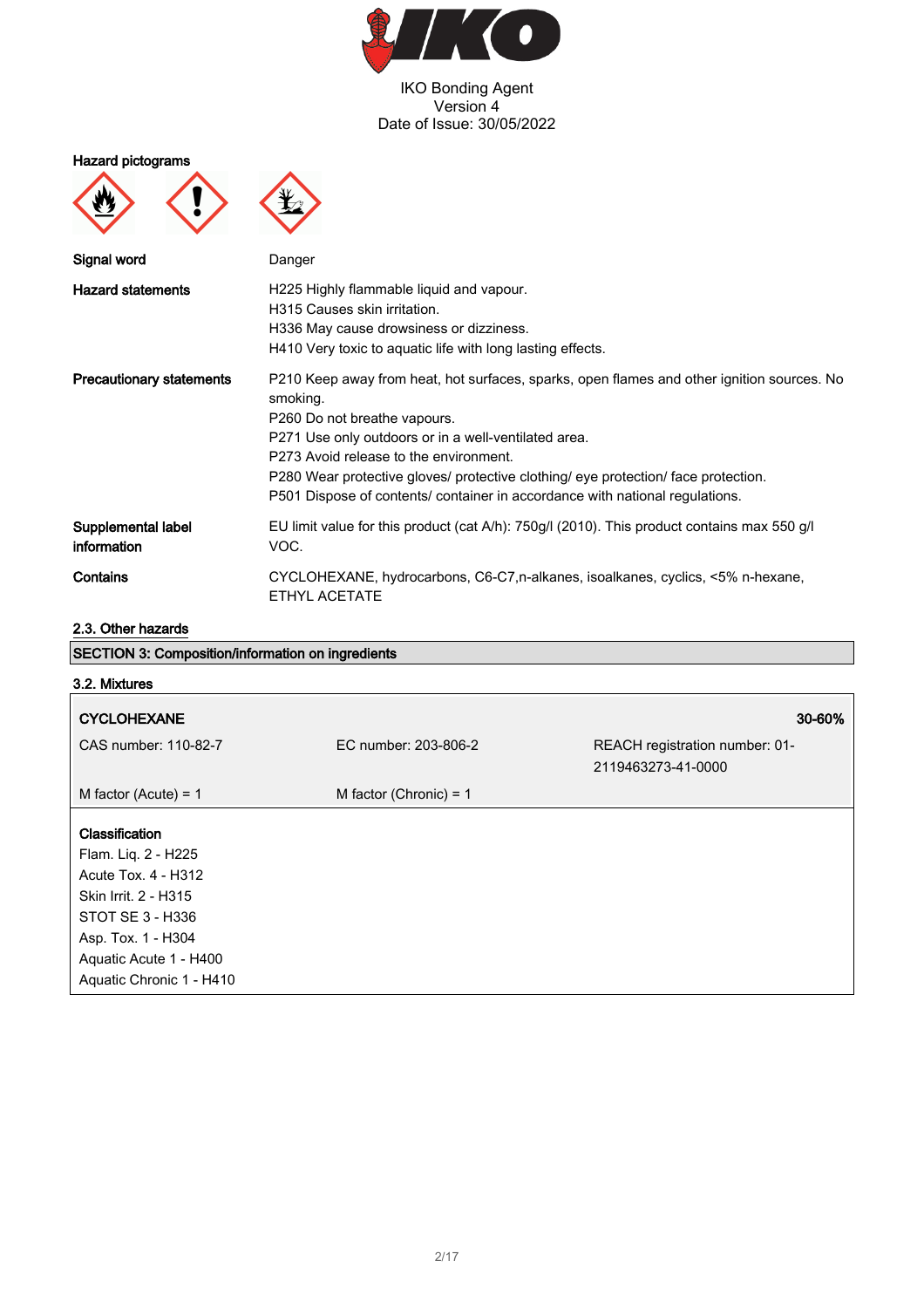

| hydrocarbons, C6-C7,n-alkanes, isoalkanes, cyclics, <5% n-<br>hexane                                                                                                       |                      |                                                      | 10-30%   |
|----------------------------------------------------------------------------------------------------------------------------------------------------------------------------|----------------------|------------------------------------------------------|----------|
| CAS number: -                                                                                                                                                              | EC number: 921-024-6 | REACH registration number: 01-<br>2119475514-35-0001 |          |
| Classification<br>Flam. Liq. 2 - H225<br>Skin Irrit. 2 - H315<br>STOT SE 3 - H336<br>Asp. Tox. 1 - H304<br>Aquatic Chronic 2 - H411                                        |                      |                                                      |          |
| <b>ETHYL ACETATE</b>                                                                                                                                                       |                      |                                                      | $1 - 5%$ |
| CAS number: 141-78-6                                                                                                                                                       | EC number: 205-500-4 | REACH registration number: 01-<br>2119475103-46-0017 |          |
| Classification<br>Flam. Liq. 2 - H225<br>Eye Irrit. 2 - H319<br>STOT SE 3 - H336                                                                                           |                      |                                                      |          |
| <b>HEXANE-norm</b>                                                                                                                                                         |                      |                                                      | 1%       |
| CAS number: 110-54-3                                                                                                                                                       | EC number: 203-777-6 | REACH registration number: 01-<br>2119480412-44-0009 |          |
| Classification<br>Flam. Liq. 2 - H225<br>Skin Irrit. 2 - H315<br>Repr. 2 - H361f<br>STOT SE 3 - H336<br>STOT RE 2 - H373<br>Asp. Tox. 1 - H304<br>Aquatic Chronic 2 - H411 |                      |                                                      |          |
| POLYAMINE AMIDE SALT<br>CAS number: -                                                                                                                                      | EC number: 935-868-8 |                                                      | 1%       |
| Classification<br>Skin Irrit. 2 - H315                                                                                                                                     |                      |                                                      |          |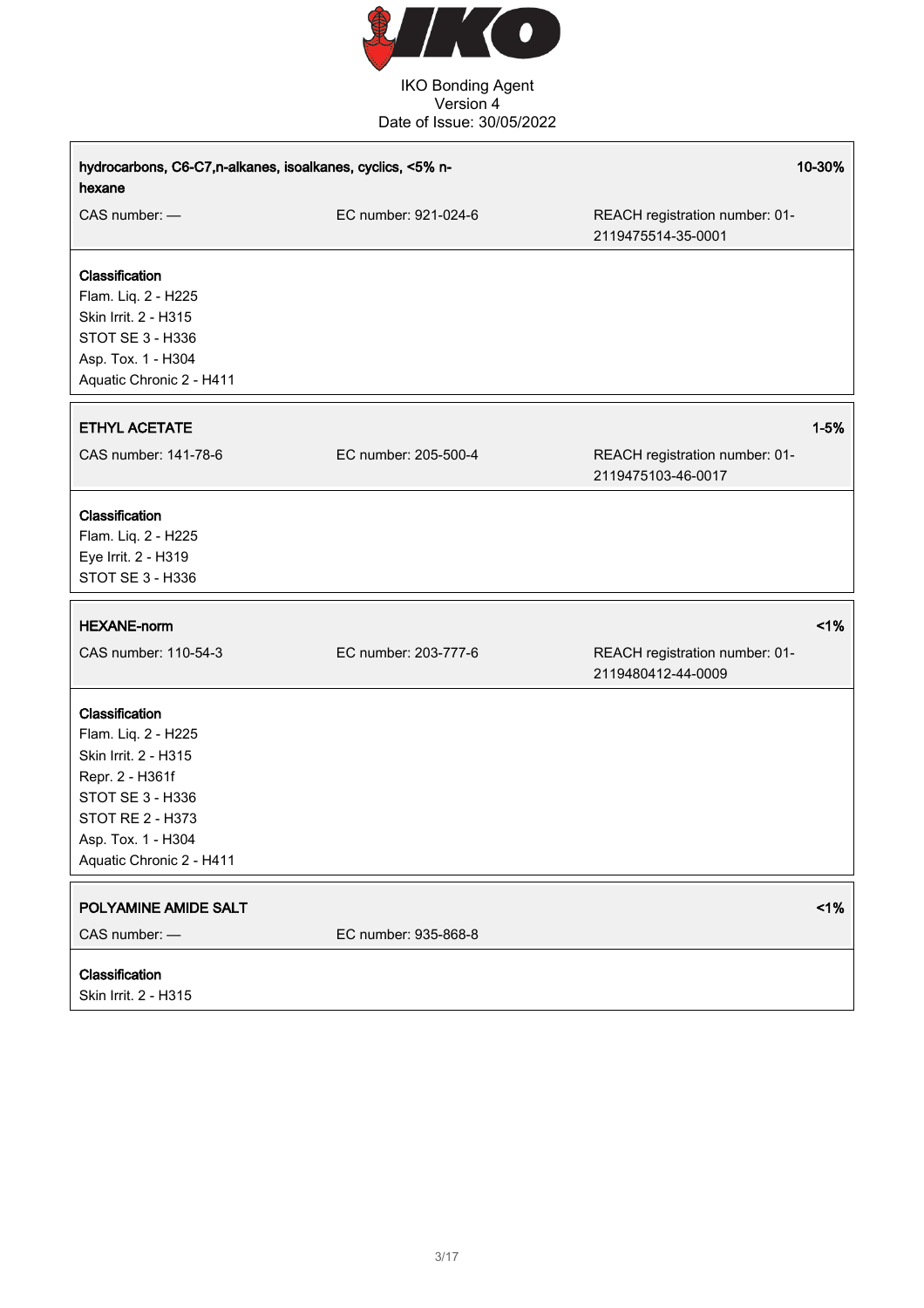

# XYLENE <1% CAS number: 1330-20-7 EC number: 215-535-7 REACH registration number: 01- 2119488216-32-0030 Classification Flam. Liq. 3 - H226 Acute Tox. 4 - H312 Acute Tox. 4 - H332 Skin Irrit. 2 - H315 Eye Irrit. 2 - H319 STOT SE 3 - H335 STOT RE 2 - H373 Asp. Tox. 1 - H304 ETHYLBENZENE <1% CAS number: 100-41-4 EC number: 202-849-4 REACH registration number: 01- 2119489370-35-0018 Classification Flam. Liq. 2 - H225 Acute Tox. 4 - H332 STOT RE 2 - H373 Asp. Tox. 1 - H304 ISO-BUTANOL <1% CAS number: 78-83-1 EC number: 201-148-0 REACH registration number: 01- 2119484609-23-0003 Classification Flam. Liq. 3 - H226 Skin Irrit. 2 - H315 Eye Dam. 1 - H318 STOT SE 3 - H335, H336

The full text for all hazard statements is displayed in Section 16.

#### SECTION 4: First aid measures  $\overline{11}$  and  $\overline{1}$  are  $\overline{1}$  and  $\overline{1}$  are  $\overline{1}$

| 4.1. Description of first ald measures |                                                                                                                                                                                 |  |
|----------------------------------------|---------------------------------------------------------------------------------------------------------------------------------------------------------------------------------|--|
| General information                    | Get medical attention if any discomfort continues.                                                                                                                              |  |
| Inhalation                             | Remove affected person from source of contamination. Move affected person to fresh air and<br>keep warm and at rest in a position comfortable for breathing.                    |  |
| Ingestion                              | Rinse mouth thoroughly with water. Get medical attention.                                                                                                                       |  |
| <b>Skin contact</b>                    | Remove contaminated clothing immediately and wash skin with soap and water.                                                                                                     |  |
| Eye contact                            | Rinse immediately with plenty of water. Remove any contact lenses and open eyelids wide<br>apart. Continue to rinse for at least 15 minutes. Get medical attention immediately. |  |

#### 4.2. Most important symptoms and effects, both acute and delayed

General information The severity of the symptoms described will vary dependent on the concentration and the length of exposure.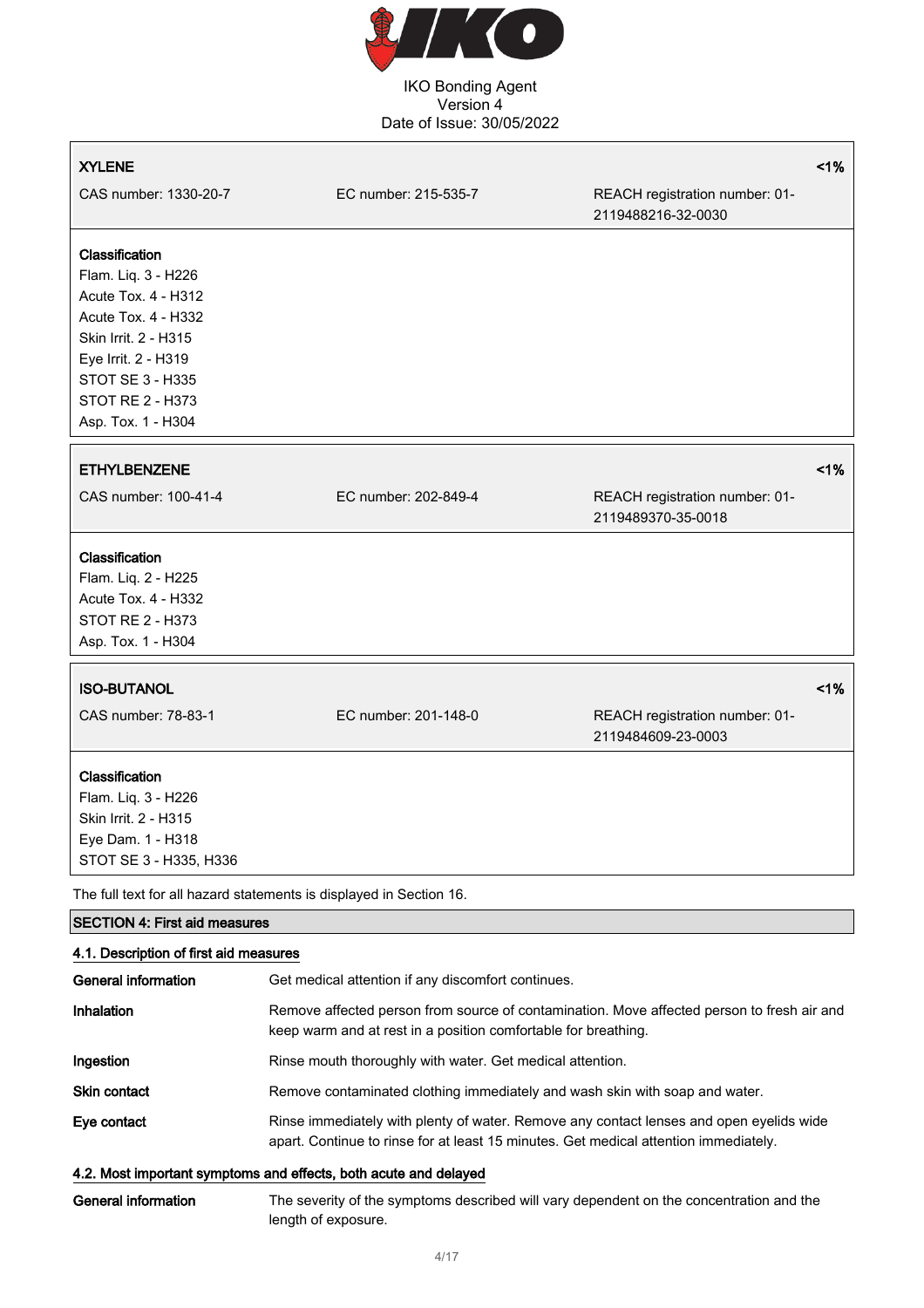

| Inhalation                                                 | Vapours may cause headache, fatigue, dizziness and nausea.                                                                                                                                                                   |  |
|------------------------------------------------------------|------------------------------------------------------------------------------------------------------------------------------------------------------------------------------------------------------------------------------|--|
| Ingestion                                                  | May cause discomfort if swallowed. May cause stomach pain or vomiting.                                                                                                                                                       |  |
| <b>Skin contact</b>                                        | Prolonged skin contact may cause redness and irritation.                                                                                                                                                                     |  |
| Eye contact                                                | May cause temporary eye irritation.                                                                                                                                                                                          |  |
|                                                            | 4.3. Indication of any immediate medical attention and special treatment needed                                                                                                                                              |  |
| Notes for the doctor                                       | No specific recommendations. If in doubt, get medical attention promptly.                                                                                                                                                    |  |
| <b>SECTION 5: Firefighting measures</b>                    |                                                                                                                                                                                                                              |  |
| 5.1. Extinguishing media                                   |                                                                                                                                                                                                                              |  |
| Suitable extinguishing media                               | Use fire-extinguishing media suitable for the surrounding fire. Extinguish with alcohol-resistant<br>foam, carbon dioxide or dry powder.                                                                                     |  |
| Unsuitable extinguishing<br>media                          | Do not use water jet as an extinguisher, as this will spread the fire.                                                                                                                                                       |  |
| 5.2. Special hazards arising from the substance or mixture |                                                                                                                                                                                                                              |  |
| Specific hazards                                           | Heating may generate flammable vapours. The product is highly flammable.                                                                                                                                                     |  |
| <b>Hazardous combustion</b><br>products                    | Does not decompose when used and stored as recommended.                                                                                                                                                                      |  |
| 5.3. Advice for firefighters                               |                                                                                                                                                                                                                              |  |
| Protective actions during<br>firefighting                  | Control run-off water by containing and keeping it out of sewers and watercourses. Avoid<br>breathing fire gases or vapours. Keep up-wind to avoid fumes.                                                                    |  |
| Special protective equipment<br>for firefighters           | Wear chemical protective suit.                                                                                                                                                                                               |  |
| <b>SECTION 6: Accidental release measures</b>              |                                                                                                                                                                                                                              |  |
|                                                            | 6.1. Personal precautions, protective equipment and emergency procedures                                                                                                                                                     |  |
| Personal precautions                                       | Wear protective clothing as described in Section 8 of this safety data sheet.                                                                                                                                                |  |
| 6.2. Environmental precautions                             |                                                                                                                                                                                                                              |  |
| <b>Environmental precautions</b>                           | Spillages or uncontrolled discharges into watercourses must be reported immediately to the<br>Environmental Agency or other appropriate regulatory body. Do not discharge into drains or<br>watercourses or onto the ground. |  |
| 6.3. Methods and material for containment and cleaning up  |                                                                                                                                                                                                                              |  |
| Methods for cleaning up                                    | Eliminate all sources of ignition. No smoking, sparks, flames or other sources of ignition near<br>spillage. Provide adequate ventilation. Absorb in vermiculite, dry sand or earth and place into<br>containers.            |  |
| 6.4. Reference to other sections                           |                                                                                                                                                                                                                              |  |
| Reference to other sections                                | Wear protective clothing as described in Section 8 of this safety data sheet. For waste<br>disposal, see section 13.                                                                                                         |  |
| <b>SECTION 7: Handling and storage</b>                     |                                                                                                                                                                                                                              |  |
| 7.1. Precautions for safe handling                         |                                                                                                                                                                                                                              |  |

Usage precautions Keep away from heat, sparks and open flame. Static electricity and formation of sparks must be prevented. Good personal hygiene procedures should be implemented. Wash hands and any other contaminated areas of the body with soap and water before leaving the work site.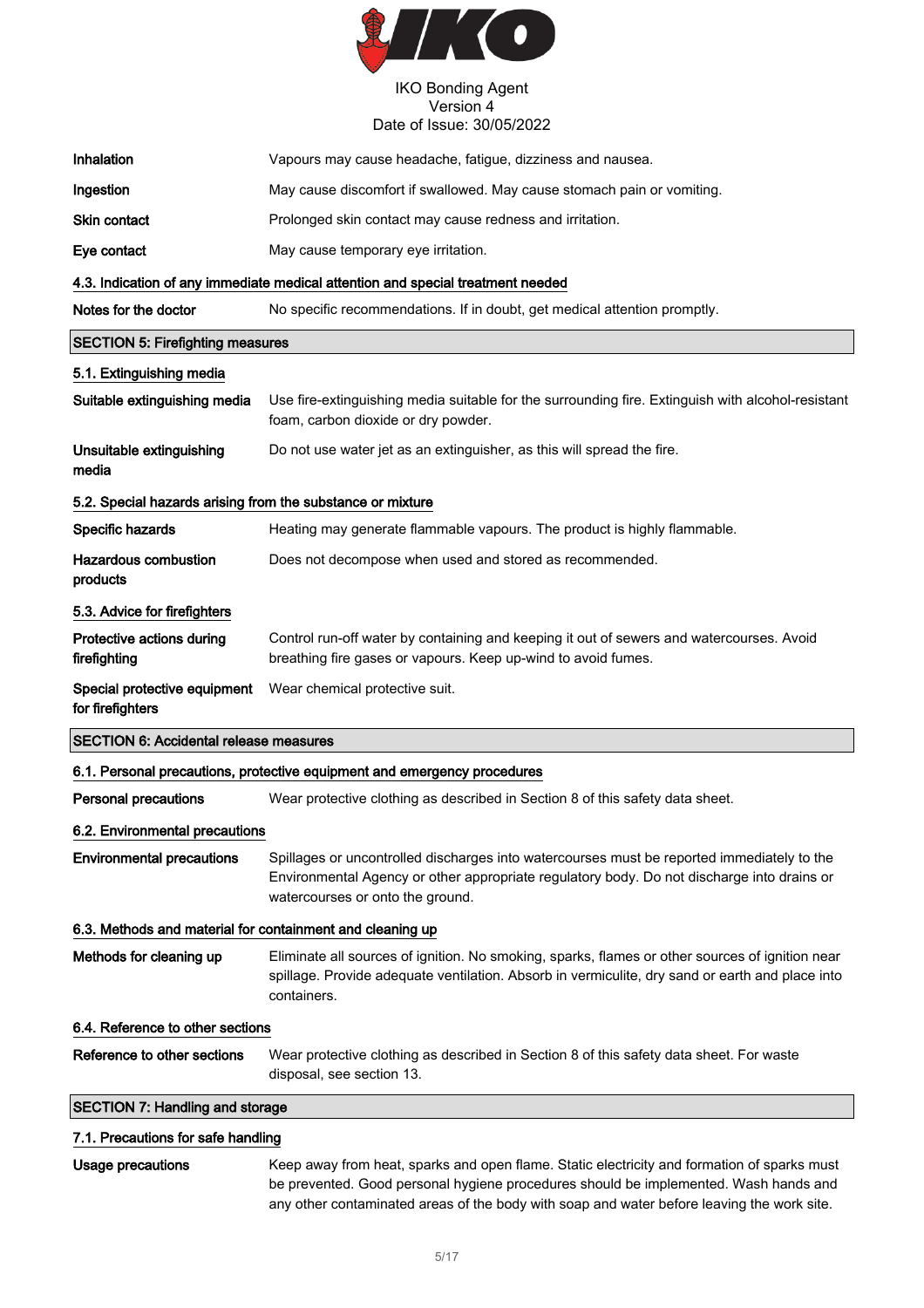

#### 7.2. Conditions for safe storage, including any incompatibilities

| Specific end use(s)      | The identified uses for this product are detailed in Section 1.2.                                                  |
|--------------------------|--------------------------------------------------------------------------------------------------------------------|
| 7.3. Specific end use(s) |                                                                                                                    |
| Storage class            | Flammable liquid storage.                                                                                          |
| Storage precautions      | Keep away from heat, sparks and open flame. Keep container tightly closed. Keep only in the<br>original container. |

SECTION 8: Exposure controls/Personal protection

#### 8.1. Control parameters

#### Occupational exposure limits

#### **CYCLOHEXANE**

Long-term exposure limit (8-hour TWA): WEL 100 ppm 350 mg/m<sup>3</sup> Short-term exposure limit (15-minute): WEL 300 ppm 1050 mg/m<sup>3</sup>

#### ETHYL ACETATE

Long-term exposure limit (8-hour TWA): WEL 200 ppm Short-term exposure limit (15-minute): WEL 400 ppm

#### HEXANE-norm

Long-term exposure limit (8-hour TWA): WEL 20 ppm 72 mg/m<sup>3</sup>

#### XYLENE

Long-term exposure limit (8-hour TWA): WEL 50 ppm 220 mg/m<sup>3</sup> Short-term exposure limit (15-minute): WEL 100 ppm 441 mg/m<sup>3</sup> Sk

#### ETHYLBENZENE

Long-term exposure limit (8-hour TWA): WEL 100 ppm 441 mq/m<sup>3</sup> Short-term exposure limit (15-minute): WEL 125 ppm 552 mg/m<sup>3</sup> Sk

#### ISO-BUTANOL

Long-term exposure limit (8-hour TWA): WEL 50 ppm 154 mg/m<sup>3</sup> Short-term exposure limit (15-minute): WEL 75 ppm 231 mg/m<sup>3</sup> WEL = Workplace Exposure Limit.

Sk = Can be absorbed through the skin.

Ingredient comments WEL = Workplace Exposure Limits

## CYCLOHEXANE (CAS: 110-82-7)

DNEL Consumer - Oral; Long term systemic effects: 59.4 mg/kg bw/day Consumer - Dermal; Long term systemic effects: 1186 mg/kg bw/day Workers - Dermal; Long term systemic effects: 2016 mg/kg bw/day Consumer - Inhalation; Short term local effects: 412 mg/m<sup>3</sup> Consumer - Inhalation; Short term systemic effects: 412 mg/m<sup>3</sup> Workers - Inhalation; Short term local effects: 700 mg/m<sup>3</sup> Workers - Inhalation; Short term systemic effects: 700 mg/m<sup>3</sup> Consumer - Inhalation; Long term local effects: 206 mg/m<sup>3</sup> Workers - Inhalation; Long term local effects: 700 mg/m<sup>3</sup> Consumer - Inhalation; Long term systemic effects: 206 mg/m<sup>3</sup> Workers - Inhalation; Long term systemic effects: 700 mg/m<sup>3</sup>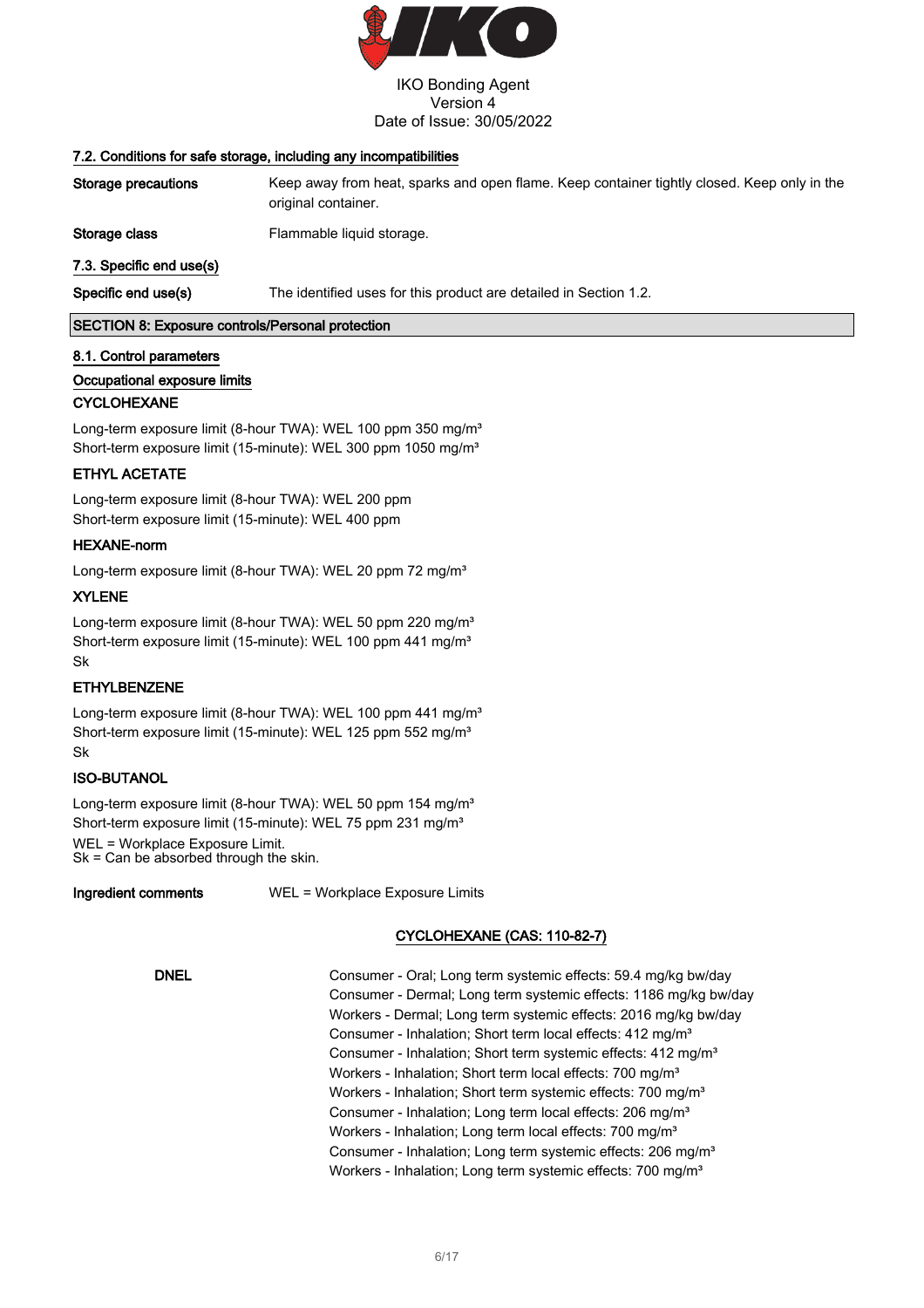

| <b>PNEC</b>         | - Fresh water; 0.207 mg/l<br>- Sediment (Freshwater); 3.627 mg/kg<br>- STP; 3.24 mg/l<br>- Soil; 2.99 mg/kg                                                                                                                                                                                                                                                                                                                                                                                                                                                                                                                                                                                                                                                                                                            |
|---------------------|------------------------------------------------------------------------------------------------------------------------------------------------------------------------------------------------------------------------------------------------------------------------------------------------------------------------------------------------------------------------------------------------------------------------------------------------------------------------------------------------------------------------------------------------------------------------------------------------------------------------------------------------------------------------------------------------------------------------------------------------------------------------------------------------------------------------|
|                     | hydrocarbons, C6-C7,n-alkanes, isoalkanes, cyclics, <5% n-hexane                                                                                                                                                                                                                                                                                                                                                                                                                                                                                                                                                                                                                                                                                                                                                       |
| Ingredient comments | WEL = Workplace Exposure Limits                                                                                                                                                                                                                                                                                                                                                                                                                                                                                                                                                                                                                                                                                                                                                                                        |
| <b>DNEL</b>         | Consumer - Oral; Long term systemic effects: 699 mg/kg bw/day<br>Consumer - Dermal; Long term systemic effects: 699 mg/kg bw/day<br>Workers - Dermal; Long term systemic effects: 773 mg/kg bw/day<br>Consumer - Inhalation; Long term systemic effects: 608 mg/m <sup>3</sup>                                                                                                                                                                                                                                                                                                                                                                                                                                                                                                                                         |
|                     | ETHYL ACETATE (CAS: 141-78-6)                                                                                                                                                                                                                                                                                                                                                                                                                                                                                                                                                                                                                                                                                                                                                                                          |
| <b>DNEL</b>         | Workers - Inhalation; Short term systemic effects: 1468 mg/m <sup>3</sup><br>Workers - Inhalation; Short term local effects: 1468 mg/m <sup>3</sup><br>Consumer - Inhalation; Short term systemic effects: 734 mg/m <sup>3</sup><br>Consumer - Inhalation; Short term local effects: 374 mg/m <sup>3</sup><br>Workers - Inhalation; Long term local effects: 734 mg/m <sup>3</sup><br>Workers - Dermal; Long term systemic effects: 63 mg/kg bw/day<br>Workers - Inhalation; Long term systemic effects: 734 mg/m <sup>3</sup><br>Consumer - Dermal; Long term systemic effects: 37 mg/kg bw/day<br>Consumer - Inhalation; Long term systemic effects: 367 mg/m <sup>3</sup><br>Consumer - Oral; Long term systemic effects: 4.5 mg/kg bw/day<br>Consumer - Inhalation; Long term local effects: 367 mg/m <sup>3</sup> |
| <b>PNEC</b>         | - Fresh water; 0.26 mg/l<br>- marine water; 0.026 mg/l<br>- Intermittent release; 1.65 mg/l<br>- Sediment (Freshwater); 1.25 mg/kg<br>- Sediment (Marinewater); 0.125 mg/kg<br>- Soil; 0.24 mg/kg<br>- STP; 650 mg/l<br>ISO-BUTANOL (CAS: 78-83-1)                                                                                                                                                                                                                                                                                                                                                                                                                                                                                                                                                                     |
|                     |                                                                                                                                                                                                                                                                                                                                                                                                                                                                                                                                                                                                                                                                                                                                                                                                                        |
| <b>DNEL</b>         | Workers - Inhalation; Long term local effects: 310 mg/m <sup>3</sup><br>Consumer - Oral; Long term systemic effects: 25 mg/kg<br>Consumer - Inhalation; Long term local effects: 55 mg/m <sup>3</sup>                                                                                                                                                                                                                                                                                                                                                                                                                                                                                                                                                                                                                  |
| <b>PNEC</b>         | - Fresh water; 0.4 mg/l<br>- marine water; 0.04 mg/l<br>- Sediment (Freshwater); 1.52 mg/kg<br>- Sediment (Marinewater); 0.152 mg/kg<br>- Soil; 0.0699 mg/kg<br>- STP; 10 mg/l<br>- Intermittent release; 11 mg/l                                                                                                                                                                                                                                                                                                                                                                                                                                                                                                                                                                                                      |

# 8.2. Exposure controls

# Protective equipment

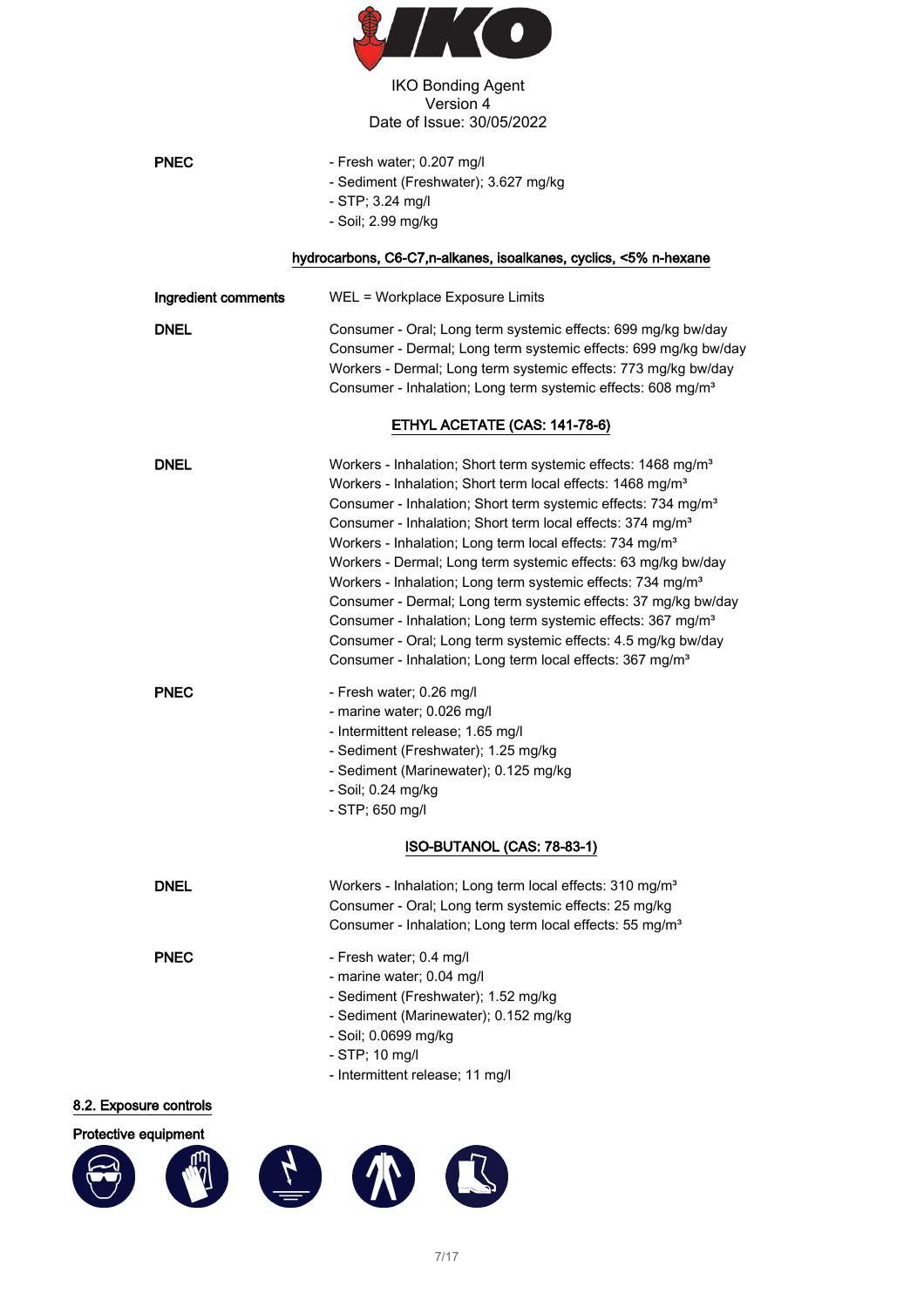

| Appropriate engineering<br>controls       | Provide adequate ventilation. Avoid inhalation of vapours. Observe any occupational<br>exposure limits for the product or ingredients.                                                                                                                                                                                                  |  |
|-------------------------------------------|-----------------------------------------------------------------------------------------------------------------------------------------------------------------------------------------------------------------------------------------------------------------------------------------------------------------------------------------|--|
| Eye/face protection                       | The following protection should be worn: Chemical splash goggles.                                                                                                                                                                                                                                                                       |  |
| Hand protection                           | Chemical-resistant, impervious gloves complying with an approved standard should be worn if<br>a risk assessment indicates skin contact is possible. It is recommended that gloves are made<br>of the following material: Nitrile rubber. It should be noted that liquid may penetrate the gloves.<br>Frequent changes are recommended. |  |
| Other skin and body<br>protection         | Wear appropriate clothing to prevent any possibility of liquid contact and repeated or<br>prolonged vapour contact. Wear apron or protective clothing in case of contact.                                                                                                                                                               |  |
| Hygiene measures                          | Use engineering controls to reduce air contamination to permissible exposure level. Provide<br>eyewash station. Wash contaminated clothing before reuse. Wash hands after handling.<br>Eating, smoking and water fountains prohibited in immediate work area.                                                                           |  |
| Respiratory protection                    | In confined or poorly-ventilated spaces, a supplied-air respirator must be worn. Wear a<br>respirator fitted with the following cartridge: ABEK2-P3 Particulate filter, type P3.                                                                                                                                                        |  |
| <b>Environmental exposure</b><br>controls | Emissions from ventilation or work process equipment should be checked to ensure they<br>comply with the requirements of environmental protection legislation. In some cases, fume<br>scrubbers, filters or engineering modifications to the process equipment will be necessary to<br>reduce emissions to acceptable levels.           |  |

# SECTION 9: Physical and chemical properties

| 9.1. Information on basic physical and chemical properties |                              |  |
|------------------------------------------------------------|------------------------------|--|
| Appearance                                                 | Coloured liquid.             |  |
| Colour                                                     | Various colours.             |  |
| Odour                                                      | aromatic hydrocarbons        |  |
| <b>Odour threshold</b>                                     | Not available.               |  |
| pH                                                         | Not available.               |  |
| <b>Melting point</b>                                       | Not available.               |  |
| Initial boiling point and range                            | Estimated value. 62-100°C @  |  |
| Flash point                                                | Estimated value. - 35°C      |  |
| <b>Evaporation rate</b>                                    | Not determined.              |  |
| <b>Evaporation factor</b>                                  | Not available.               |  |
| Flammability (solid, gas)                                  | Not available.               |  |
| Upper/lower flammability or<br>explosive limits            | Estimated value.: 0.6% - 13% |  |
| Other flammability                                         | Not available.               |  |
| Vapour pressure                                            | Not available.               |  |
| Vapour density                                             | Not available.               |  |
| <b>Relative density</b>                                    | $0.80 \ @ 20^{\circ}C$       |  |
| <b>Bulk density</b>                                        | Not available.               |  |
| Solubility(ies)                                            | Insoluble in water.          |  |
| <b>Partition coefficient</b>                               | Not available.               |  |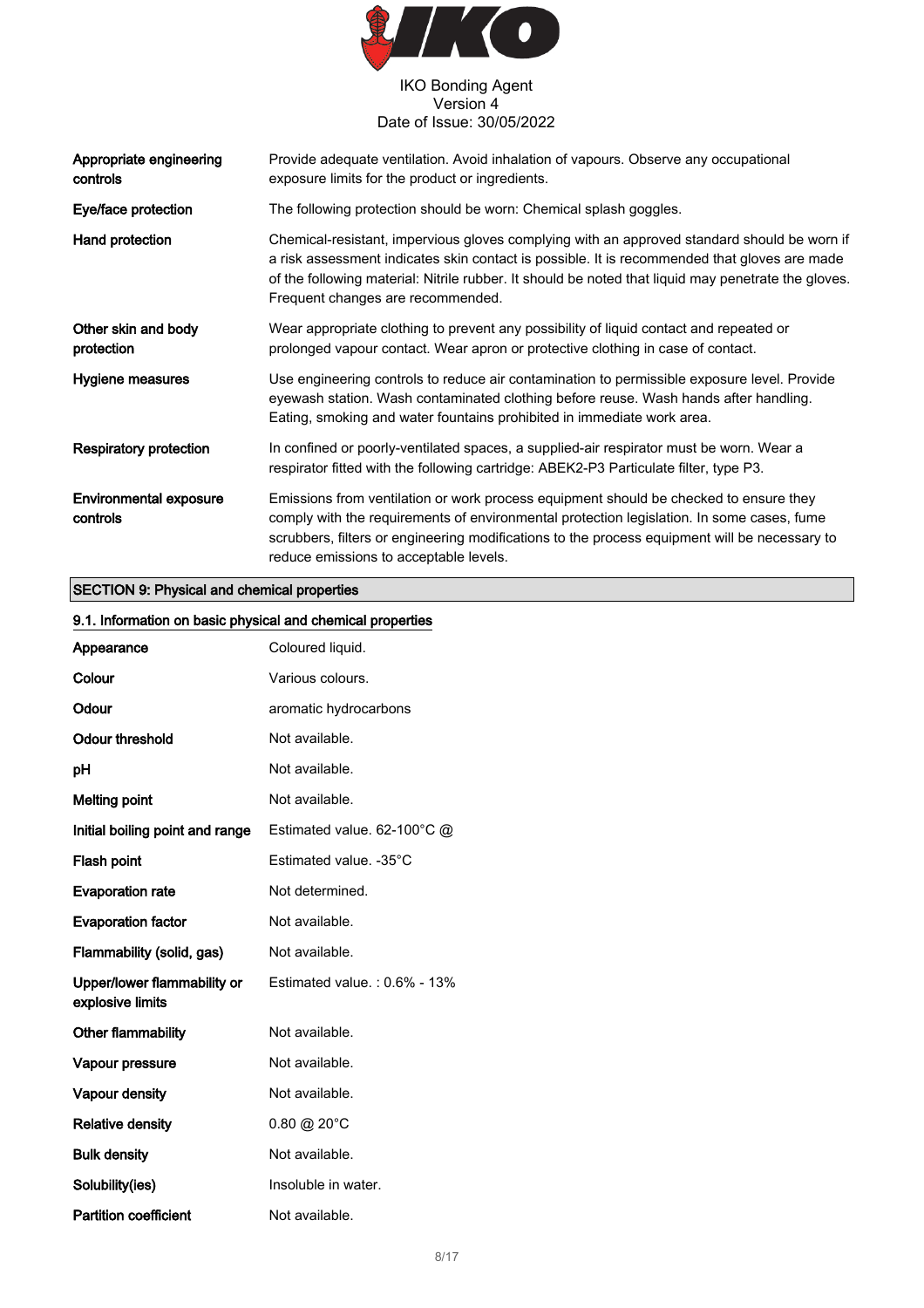

| Auto-ignition temperature                   | $230^{\circ}$ C                                                                                                                                                                                      |
|---------------------------------------------|------------------------------------------------------------------------------------------------------------------------------------------------------------------------------------------------------|
| <b>Decomposition Temperature</b>            | Not available.                                                                                                                                                                                       |
| <b>Viscosity</b>                            | Kinematic viscosity $> 20.5$ mm <sup>2</sup> /s.                                                                                                                                                     |
| <b>Explosive properties</b>                 | Not available.                                                                                                                                                                                       |
| Explosive under the influence<br>of a flame | Not considered to be explosive.                                                                                                                                                                      |
| <b>Oxidising properties</b>                 | Not available.                                                                                                                                                                                       |
| <b>Comments</b>                             | Information given is applicable to the product as supplied.                                                                                                                                          |
| 9.2. Other information                      |                                                                                                                                                                                                      |
| Other information                           | No information required.                                                                                                                                                                             |
| Refractive index                            | Not available.                                                                                                                                                                                       |
| Particle size                               | Not available.                                                                                                                                                                                       |
| Molecular weight                            | Not available.                                                                                                                                                                                       |
| <b>Volatility</b>                           | Not available.                                                                                                                                                                                       |
| Saturation concentration                    | Not available.                                                                                                                                                                                       |
| <b>Critical temperature</b>                 | Not available.                                                                                                                                                                                       |
| Volatile organic compound                   | EU limit value for this product (cat A/h): 750g/l (2010). This product contains max 550 g/l<br>VOC.                                                                                                  |
|                                             |                                                                                                                                                                                                      |
| <b>SECTION 10: Stability and reactivity</b> |                                                                                                                                                                                                      |
| 10.1. Reactivity                            |                                                                                                                                                                                                      |
| Reactivity                                  | There are no known reactivity hazards associated with this product.                                                                                                                                  |
| 10.2. Chemical stability                    |                                                                                                                                                                                                      |
| <b>Stability</b>                            | No particular stability concerns. Stable at normal ambient temperatures and when used as<br>recommended.                                                                                             |
| 10.3. Possibility of hazardous reactions    |                                                                                                                                                                                                      |
| Possibility of hazardous<br>reactions       | Not applicable. Not relevant.                                                                                                                                                                        |
| 10.4. Conditions to avoid                   |                                                                                                                                                                                                      |
| <b>Conditions to avoid</b>                  | Avoid heat, flames and other sources of ignition.                                                                                                                                                    |
| 10.5. Incompatible materials                |                                                                                                                                                                                                      |
| Materials to avoid                          | Strong oxidising agents. Strong acids. Strong alkalis.                                                                                                                                               |
| 10.6. Hazardous decomposition products      |                                                                                                                                                                                                      |
| Hazardous decomposition<br>products         | Does not decompose when used and stored as recommended. Thermal decomposition or<br>combustion may liberate carbon oxides and other toxic gases or vapours. Oxides of carbon.<br>Oxides of nitrogen. |

11.1. Information on toxicological effects

Acute toxicity - dermal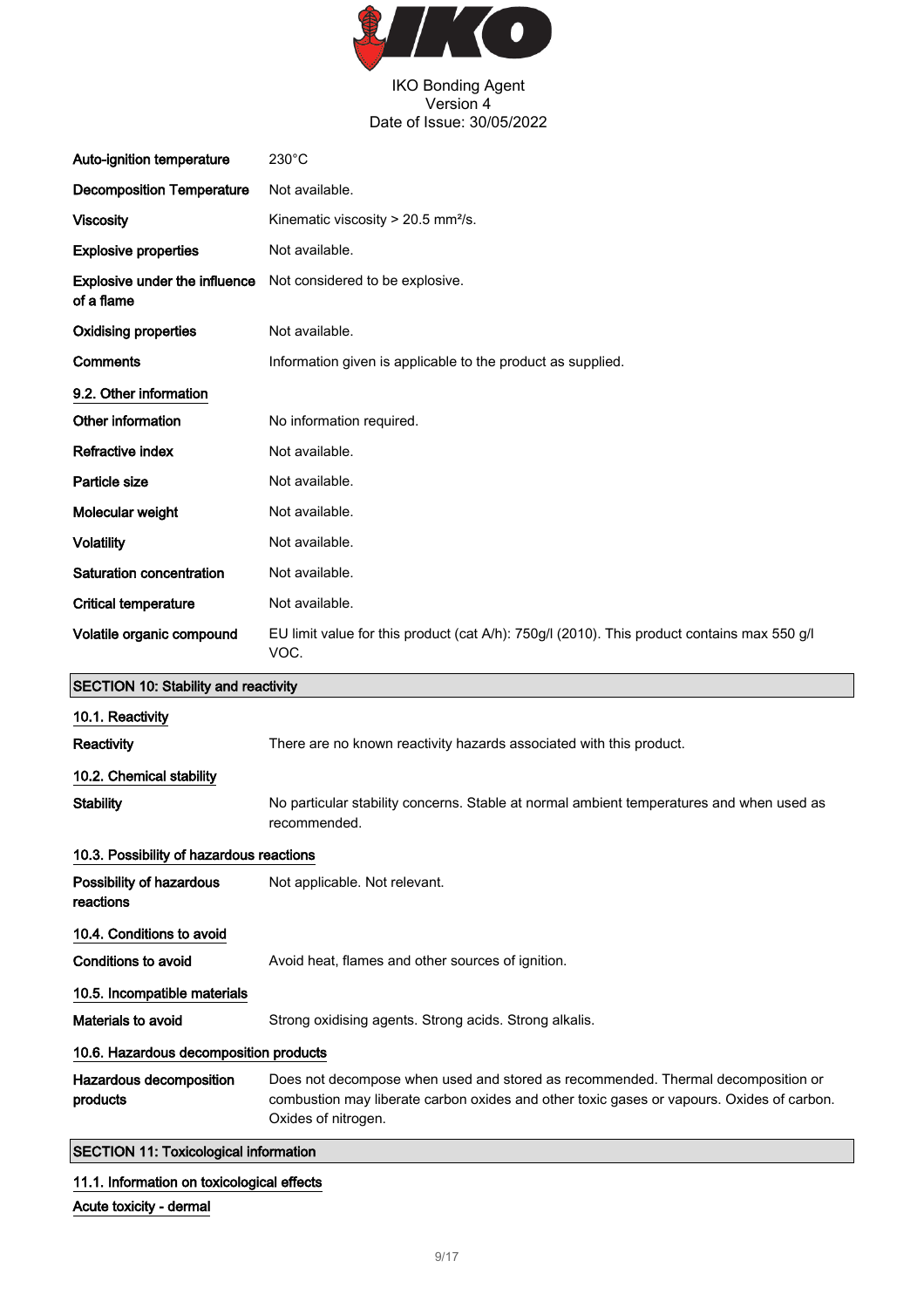

ATE dermal (mg/kg) 4,878.05

Toxicological information on ingredients.

CYCLOHEXANE

| Acute toxicity - oral                                     |         |
|-----------------------------------------------------------|---------|
| Acute toxicity oral (LD <sub>50</sub><br>mg/kg)           | 5.000.0 |
| <b>Species</b>                                            | Rat     |
| ATE oral (mg/kg)                                          | 5.000.0 |
| Acute toxicity - dermal                                   |         |
| Acute toxicity dermal (LD <sub>50</sub> 2,000.0<br>mg/kg) |         |
| <b>Species</b>                                            | Rabbit  |
| ATE dermal (mg/kg)                                        | 2.000.0 |

### hydrocarbons, C6-C7,n-alkanes, isoalkanes, cyclics, <5% n-hexane

| Toxicological effects                                        | No information available. |
|--------------------------------------------------------------|---------------------------|
| Acute toxicity - oral                                        |                           |
| Acute toxicity oral (LD <sub>50</sub><br>mg/kg)              | 5,840.0                   |
| <b>Species</b>                                               | Rat                       |
| Notes (oral LD <sub>50</sub> )                               | Not known. Data lacking.  |
| ATE oral (mg/kg)                                             | 5,840.0                   |
| Acute toxicity - dermal                                      |                           |
| Acute toxicity dermal (LD <sub>50</sub> 2,920.0<br>mg/kg)    |                           |
| <b>Species</b>                                               | Rat                       |
| Notes (dermal LD <sub>so</sub> )                             | Data lacking.             |
| ATE dermal (mg/kg)                                           | 2,920.0                   |
| Acute toxicity - inhalation                                  |                           |
| Acute toxicity inhalation<br>(LC <sub>50</sub> vapours mg/l) | 25.2                      |
| <b>Species</b>                                               | Rat                       |
| <b>ATE inhalation (vapours</b><br>mg/l)                      | 25.2                      |
| Skin corrosion/irritation                                    |                           |
| Animal data                                                  | Data lacking.             |
| Serious eye damage/irritation                                |                           |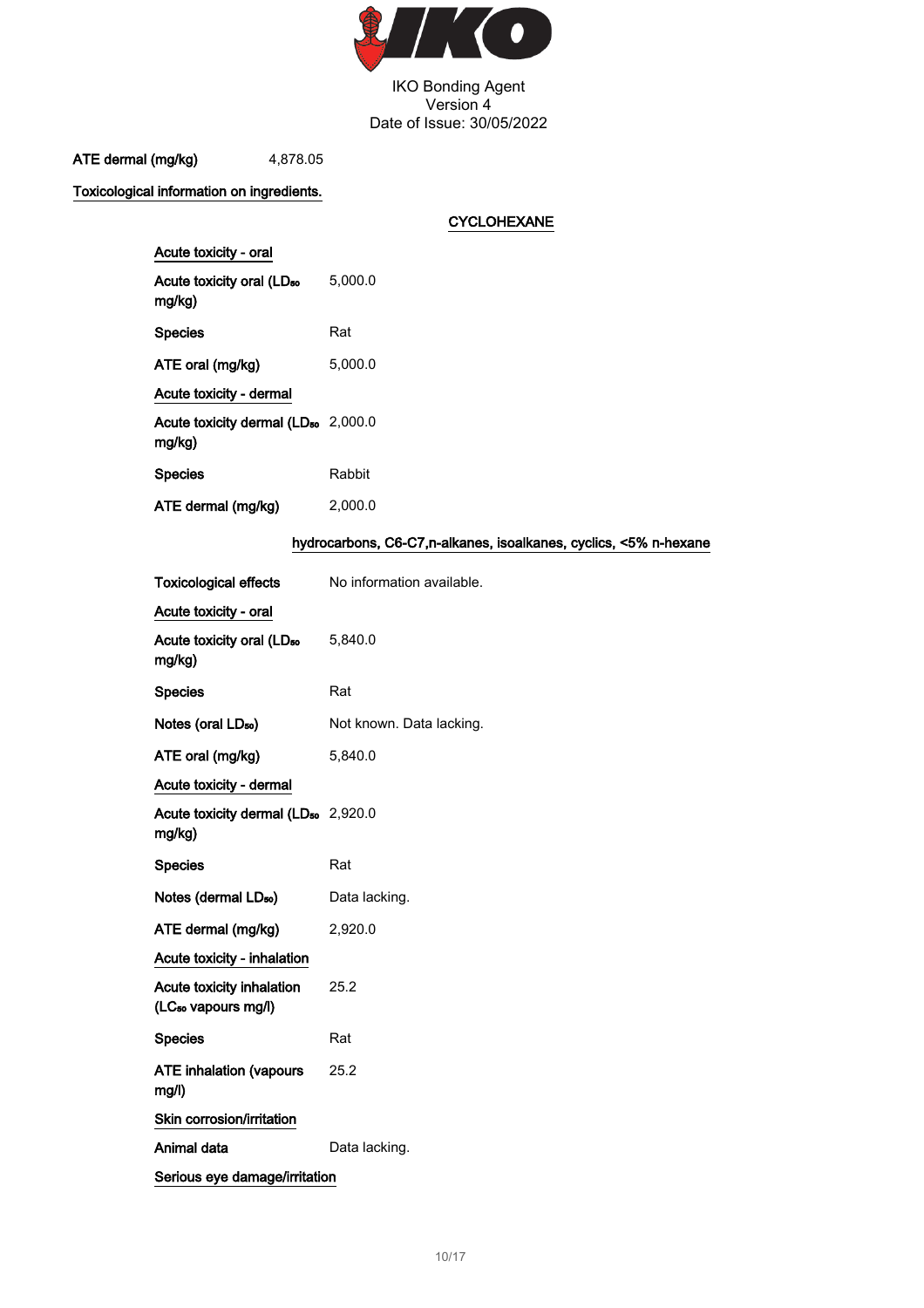

| Serious eye<br>damage/irritation                             | Data lacking.                                                                                                                                                                   |
|--------------------------------------------------------------|---------------------------------------------------------------------------------------------------------------------------------------------------------------------------------|
| <b>Aspiration hazard</b>                                     |                                                                                                                                                                                 |
| <b>Aspiration hazard</b>                                     | Kinematic viscosity > 20.5 mm <sup>2</sup> /s.                                                                                                                                  |
| <b>Inhalation</b>                                            | May cause respiratory system irritation.                                                                                                                                        |
| Ingestion                                                    | May cause stomach pain or vomiting.                                                                                                                                             |
| Skin contact                                                 | Irritating to skin.                                                                                                                                                             |
| Eye contact                                                  | May cause severe eye irritation.                                                                                                                                                |
| Acute and chronic health<br>hazards                          | Vapour from this product may be hazardous by inhalation.                                                                                                                        |
| Route of exposure                                            | Inhalation Skin absorption Ingestion. Skin and/or eye contact                                                                                                                   |
| <b>Target organs</b>                                         | No specific target organs known.                                                                                                                                                |
| <b>Medical symptoms</b>                                      | Gas or vapour in high concentrations may irritate the respiratory system. Symptoms<br>following overexposure may include the following: Headache. Fatigue. Nausea,<br>vomiting. |
| <b>Medical considerations</b>                                | No information available.                                                                                                                                                       |
|                                                              | <b>ETHYL ACETATE</b>                                                                                                                                                            |
| Acute toxicity - oral                                        |                                                                                                                                                                                 |
| Acute toxicity oral (LD <sub>50</sub><br>mg/kg)              | 5,620.0                                                                                                                                                                         |
| <b>Species</b>                                               | Rat                                                                                                                                                                             |
| ATE oral (mg/kg)                                             | 5,620.0                                                                                                                                                                         |
| Acute toxicity - dermal                                      |                                                                                                                                                                                 |
| Acute toxicity dermal (LD <sub>50</sub> 20,000.0<br>mg/kg)   |                                                                                                                                                                                 |
| <b>Species</b>                                               | Rabbit                                                                                                                                                                          |
| ATE dermal (mg/kg)                                           | 20,000.0                                                                                                                                                                        |
| Acute toxicity - inhalation                                  |                                                                                                                                                                                 |
| Acute toxicity inhalation<br>(LC <sub>50</sub> vapours mg/l) | 30.0                                                                                                                                                                            |
| <b>Species</b>                                               | Rat                                                                                                                                                                             |
| <b>ATE inhalation (vapours</b><br>mg/l)                      | 30.0                                                                                                                                                                            |
|                                                              | <b>HEXANE-norm</b>                                                                                                                                                              |
| Acute toxicity - oral                                        |                                                                                                                                                                                 |

Acute toxicity oral (LD<sub>50</sub> mg/kg) 25,000.0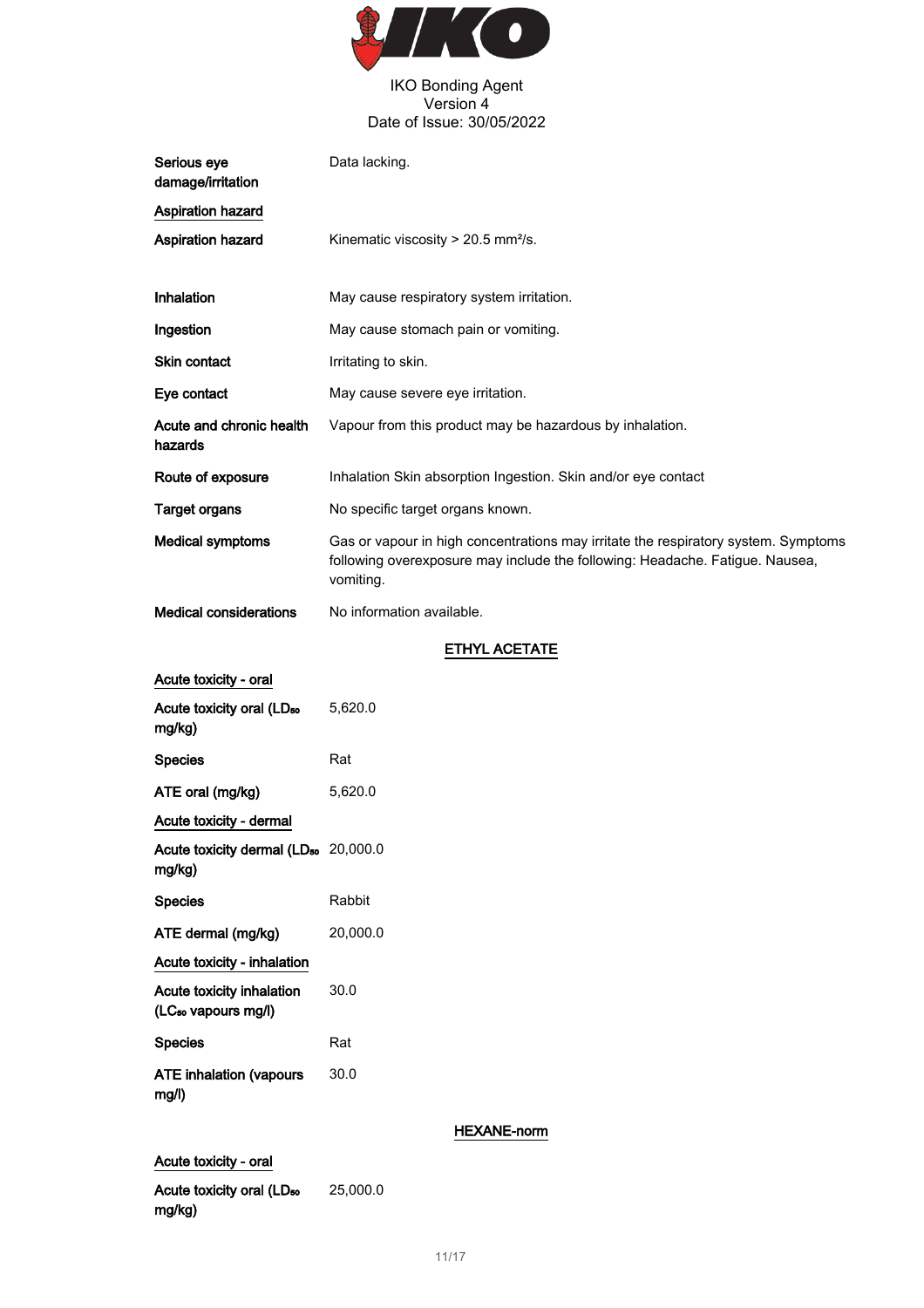

| <b>Species</b>                                             | Rat                                                                |
|------------------------------------------------------------|--------------------------------------------------------------------|
| ATE oral (mg/kg)                                           | 25,000.0                                                           |
| Acute toxicity - inhalation                                |                                                                    |
| Acute toxicity inhalation<br>(LC <sub>50</sub> gases ppmV) | 48,000.0                                                           |
| <b>Species</b>                                             | Rat                                                                |
| <b>ATE inhalation (gases</b><br>ppm)                       | 48,000.0                                                           |
|                                                            | <b>XYLENE</b>                                                      |
| Acute toxicity - oral                                      |                                                                    |
| Acute toxicity oral (LD <sub>50</sub><br>mg/kg)            | 4,000.0                                                            |
| <b>Species</b>                                             | Rat                                                                |
| ATE oral (mg/kg)                                           | 4,000.0                                                            |
| Acute toxicity - dermal                                    |                                                                    |
| ATE dermal (mg/kg)                                         | 1,100.0                                                            |
| Acute toxicity - inhalation                                |                                                                    |
| Acute toxicity inhalation<br>(LC <sub>50</sub> gases ppmV) | 6,700.0                                                            |
|                                                            |                                                                    |
| <b>Species</b>                                             | Rat                                                                |
| <b>ATE inhalation (gases</b><br>ppm)                       | 6,700.0                                                            |
| Carcinogenicity                                            |                                                                    |
| <b>IARC</b> carcinogenicity                                | IARC Group 3 Not classifiable as to its carcinogenicity to humans. |
|                                                            | <b>ETHYLBENZENE</b>                                                |
| Acute toxicity - inhalation                                |                                                                    |
| <b>ATE inhalation (gases</b><br>ppm)                       | 4,500.0                                                            |
| <b>ATE inhalation (vapours</b><br>mg/l)                    | 11.0                                                               |
| <b>ATE</b> inhalation<br>(dusts/mists mg/l)                | 1.5                                                                |
| Carcinogenicity                                            |                                                                    |
| <b>IARC carcinogenicity</b>                                | IARC Group 2B Possibly carcinogenic to humans.                     |
|                                                            | <b>ISO-BUTANOL</b>                                                 |
| Acute toxicity - oral                                      |                                                                    |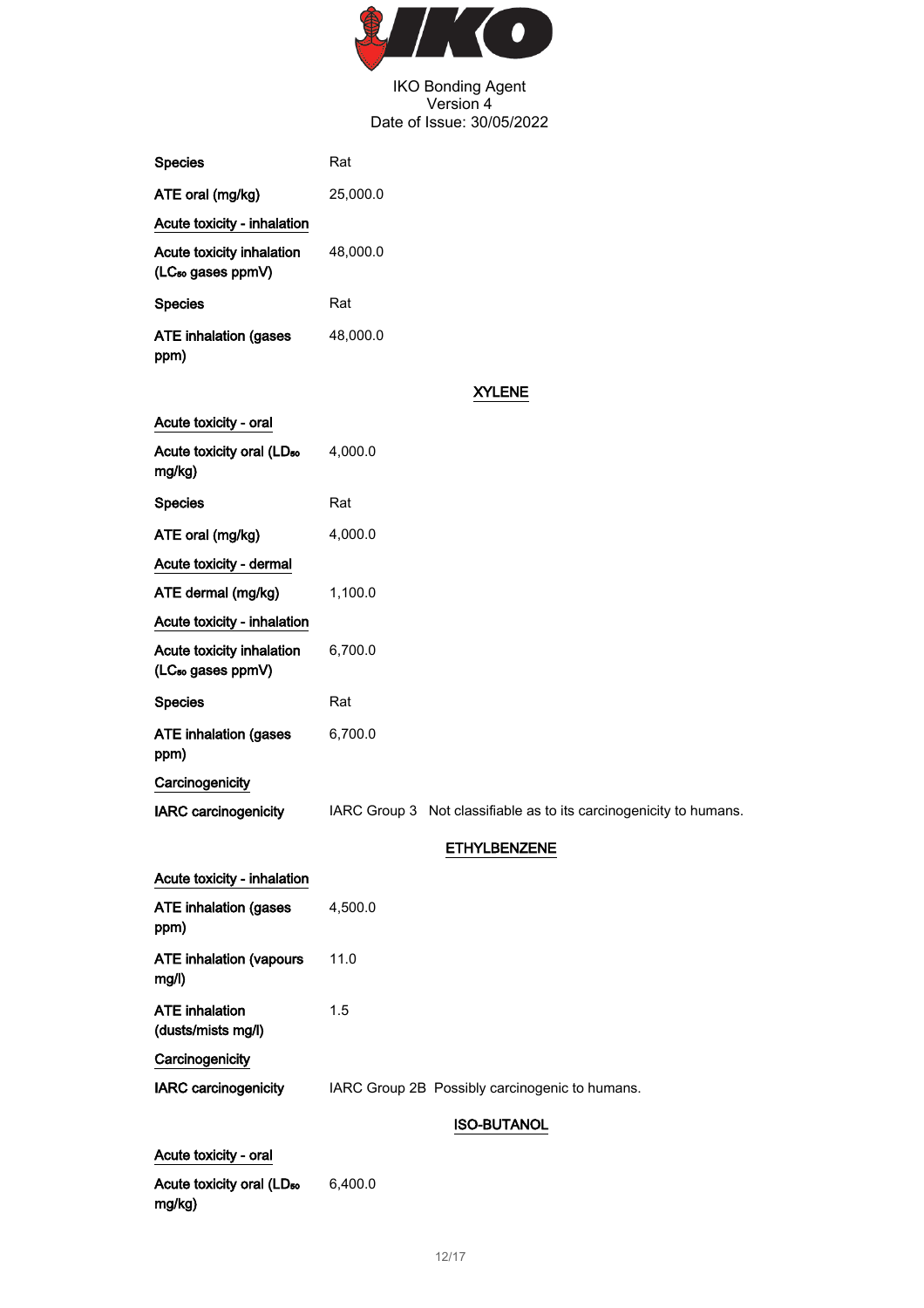

|                | <b>Species</b>                                                   | Rat                                                                                                                                     |  |
|----------------|------------------------------------------------------------------|-----------------------------------------------------------------------------------------------------------------------------------------|--|
|                | ATE oral (mg/kg)                                                 | 6,400.0                                                                                                                                 |  |
|                | Acute toxicity - dermal                                          |                                                                                                                                         |  |
|                | Acute toxicity dermal (LD <sub>50</sub> 4,240.0<br>mg/kg)        |                                                                                                                                         |  |
|                | <b>Species</b>                                                   | Rabbit                                                                                                                                  |  |
|                | <b>SECTION 12: Ecological information</b>                        |                                                                                                                                         |  |
|                | Ecological information on ingredients.                           |                                                                                                                                         |  |
|                |                                                                  | hydrocarbons, C6-C7, n-alkanes, isoalkanes, cyclics, <5% n-hexane                                                                       |  |
|                | Ecotoxicity                                                      | Dangerous for the environment.                                                                                                          |  |
| 12.1. Toxicity |                                                                  |                                                                                                                                         |  |
|                | Ecological information on ingredients.                           |                                                                                                                                         |  |
|                |                                                                  | <b>CYCLOHEXANE</b>                                                                                                                      |  |
|                | Acute aquatic toxicity                                           |                                                                                                                                         |  |
|                | $LE(C)$ 50                                                       | $0.1 < L(E)C50 \le 1$                                                                                                                   |  |
|                | M factor (Acute)                                                 | 1                                                                                                                                       |  |
|                | Acute toxicity - fish                                            | LC <sub>o</sub> , 96 hours: 4.53 mg/l, Pimephales promelas (Fat-head Minnow)                                                            |  |
|                | Acute toxicity - aquatic<br>invertebrates                        | EC <sub>o</sub> , 48 hours: 0.9 mg/l, Daphnia magna                                                                                     |  |
|                | Acute toxicity - aquatic<br>plants                               | IC <sub>o</sub> , 72 hours: 3.4 mg/l, Algae                                                                                             |  |
|                | Acute toxicity -<br>microorganisms                               | EC <sub>50</sub> , 20 hours: 29 mg/l, Bacteria                                                                                          |  |
|                | Chronic aquatic toxicity                                         |                                                                                                                                         |  |
|                | M factor (Chronic)                                               | 1                                                                                                                                       |  |
|                | hydrocarbons, C6-C7,n-alkanes, isoalkanes, cyclics, <5% n-hexane |                                                                                                                                         |  |
|                | Acute aquatic toxicity                                           |                                                                                                                                         |  |
|                | Acute toxicity - fish                                            | LC <sub>o</sub> , hours: >1-<10 mg/l, Fish                                                                                              |  |
|                | Acute toxicity - aquatic<br>invertebrates                        | EC <sub>50</sub> , 48 hours: 3 mg/l, Daphnia magna                                                                                      |  |
|                | Acute toxicity - aquatic<br>plants                               | LC <sub>o</sub> , hours: >1-<10 mg/l, Algae                                                                                             |  |
|                |                                                                  | <b>ETHYL ACETATE</b>                                                                                                                    |  |
|                | Acute aquatic toxicity                                           |                                                                                                                                         |  |
|                | Acute toxicity - fish                                            | EC <sub>50</sub> , 48 hours: 610 mg/l, Marinewater fish<br>LC <sub>50</sub> , 96 hours: 230 mg/l, Pimephales promelas (Fat-head Minnow) |  |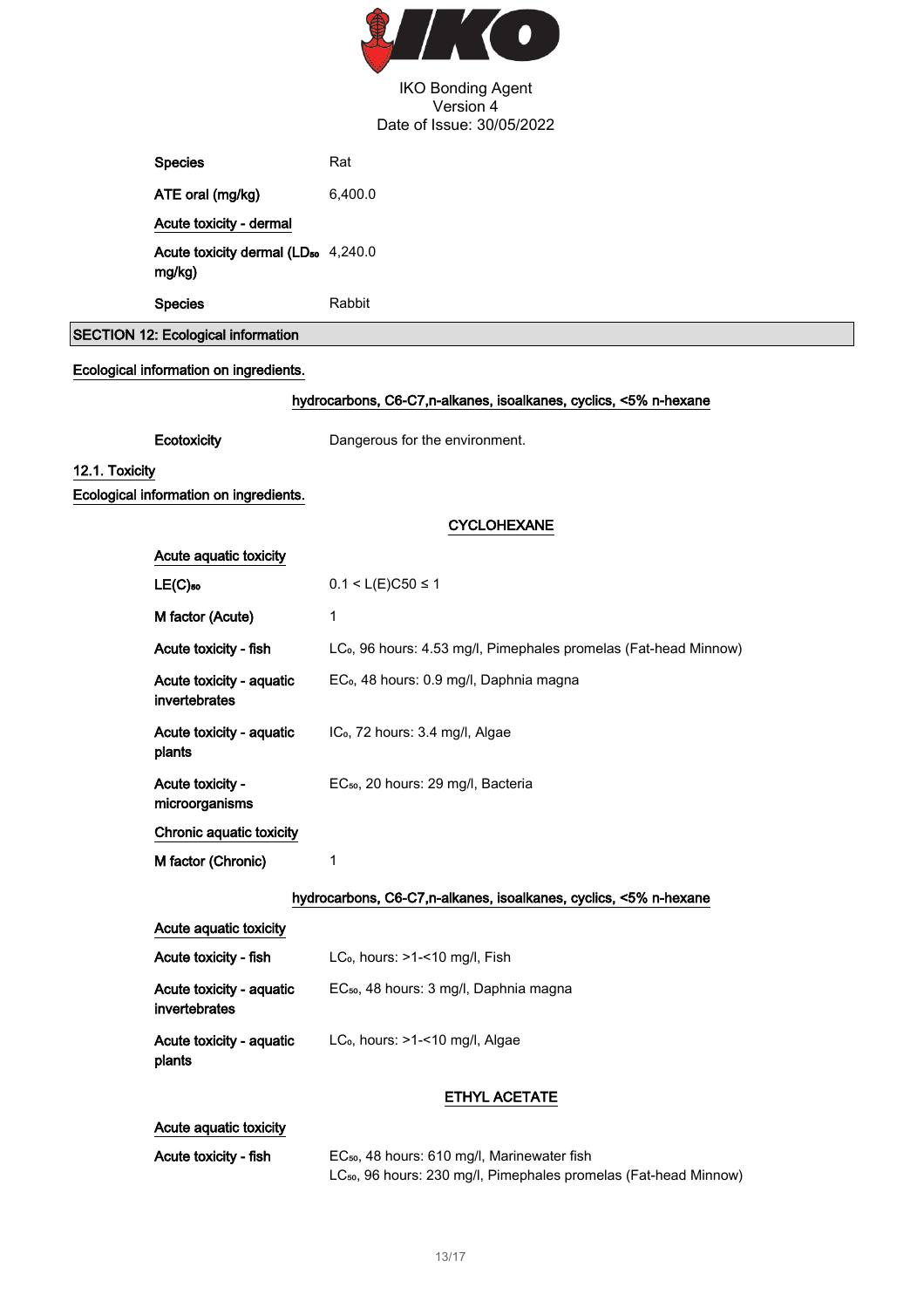

| Acute toxicity - aquatic<br>invertebrates | EC <sub>50</sub> , 48 hours: 11.5 mg/l, Daphnia magna    |
|-------------------------------------------|----------------------------------------------------------|
| Acute toxicity - aquatic<br>plants        | EC <sub>50</sub> , 48 hours: 5600 mg/l, Freshwater algae |

#### HEXANE-norm

| Acute aquatic toxicity                    |                                                                                   |  |
|-------------------------------------------|-----------------------------------------------------------------------------------|--|
| Acute toxicity - fish                     | LC <sub>50</sub> , EC <sub>50</sub> , IC <sub>50</sub> , : 10 mg/l, Fish          |  |
| Acute toxicity - aquatic<br>invertebrates | LC <sub>50</sub> , EC <sub>50</sub> , IC <sub>50</sub> , : 10 mg/l, Daphnia magna |  |
| Acute toxicity - aquatic<br>plants        | LC <sub>50</sub> , EC <sub>50</sub> , IC <sub>50</sub> , : 10 mg/l, Algae         |  |

### XYLENE

#### Acute aquatic toxicity

| Acute toxicity - fish                     | , 48 hours: > 1-10 mg/l, Freshwater fish              |
|-------------------------------------------|-------------------------------------------------------|
| Acute toxicity - aguatic<br>invertebrates | EC <sub>50</sub> , 48 hours: 11.5 mg/l, Daphnia magna |
| Acute toxicity - aquatic<br>plants        | IC <sub>50</sub> , 72 hours: 100 mg/l, Algae          |

### ISO-BUTANOL

### Acute aquatic toxicity

Acute toxicity - fish LC<sub>so,</sub> 96 hours: 1.220 mg/l, Pimephales promelas (Fat-head Minnow)

#### 12.2. Persistence and degradability

12.3. Bioaccumulative potential

**Partition coefficient** Not available.

Ecological information on ingredients.

#### CYCLOHEXANE

Bioaccumulative potential BCF: 167,

ETHYL ACETATE

Bioaccumulative potential BCF: 30,

**Partition coefficient** Not available.

## XYLENE

Bioaccumulative potential The product does not contain any substances expected to be bioaccumulating. Partition coefficient Not available.

#### 12.4. Mobility in soil

Mobility The product contains volatile organic compounds (VOCs) which will evaporate easily from all surfaces.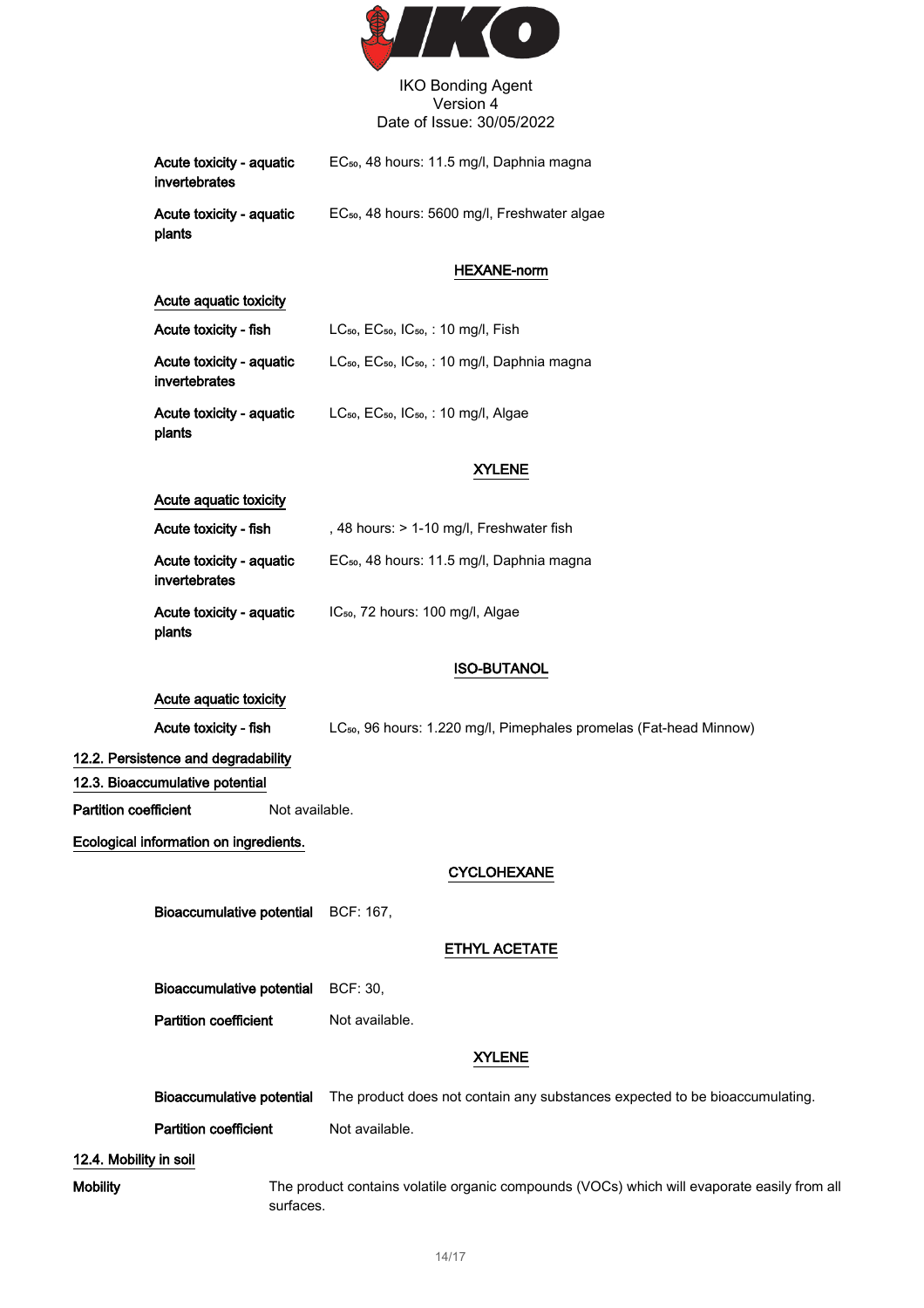

# Ecological information on ingredients.

# ETHYL ACETATE

| <b>Mobility</b>                            | The product contains volatile organic compounds (VOCs) which will evaporate<br>easily from all surfaces.                                                                    |
|--------------------------------------------|-----------------------------------------------------------------------------------------------------------------------------------------------------------------------------|
|                                            | <b>XYLENE</b>                                                                                                                                                               |
| <b>Mobility</b>                            | The product contains volatile organic compounds (VOCs) which will evaporate<br>easily from all surfaces.                                                                    |
| 12.5. Results of PBT and vPvB assessment   |                                                                                                                                                                             |
| Results of PBT and vPvB<br>assessment      | This product does not contain any substances classified as PBT or vPvB.                                                                                                     |
| Ecological information on ingredients.     |                                                                                                                                                                             |
|                                            | <b>ETHYL ACETATE</b>                                                                                                                                                        |
| Results of PBT and vPvB<br>assessment      | This product does not contain any substances classified as PBT or vPvB.                                                                                                     |
|                                            | <b>XYLENE</b>                                                                                                                                                               |
| Results of PBT and vPvB<br>assessment      | This product does not contain any substances classified as PBT or vPvB.                                                                                                     |
| 12.6. Other adverse effects                |                                                                                                                                                                             |
| Other adverse effects                      | None known.                                                                                                                                                                 |
| Ecological information on ingredients.     |                                                                                                                                                                             |
|                                            | <b>ETHYL ACETATE</b>                                                                                                                                                        |
| Other adverse effects                      | Not known.                                                                                                                                                                  |
|                                            | <b>XYLENE</b>                                                                                                                                                               |
| Other adverse effects                      | Not known.                                                                                                                                                                  |
| <b>SECTION 13: Disposal considerations</b> |                                                                                                                                                                             |
|                                            |                                                                                                                                                                             |
| 13.1. Waste treatment methods              |                                                                                                                                                                             |
| <b>General information</b>                 | Waste should be treated as controlled waste. Dispose of waste to licensed waste disposal site<br>in accordance with the requirements of the local Waste Disposal Authority. |
| <b>Disposal methods</b>                    | Dispose of waste to licensed waste disposal site in accordance with the requirements of the<br>local Waste Disposal Authority.                                              |
| <b>SECTION 14: Transport information</b>   |                                                                                                                                                                             |
| 14.1. UN number                            |                                                                                                                                                                             |
| UN No. (ADR/RID)                           | 1133                                                                                                                                                                        |
| UN No. (IMDG)                              | 1133                                                                                                                                                                        |
| UN No. (ICAO)                              | 1133                                                                                                                                                                        |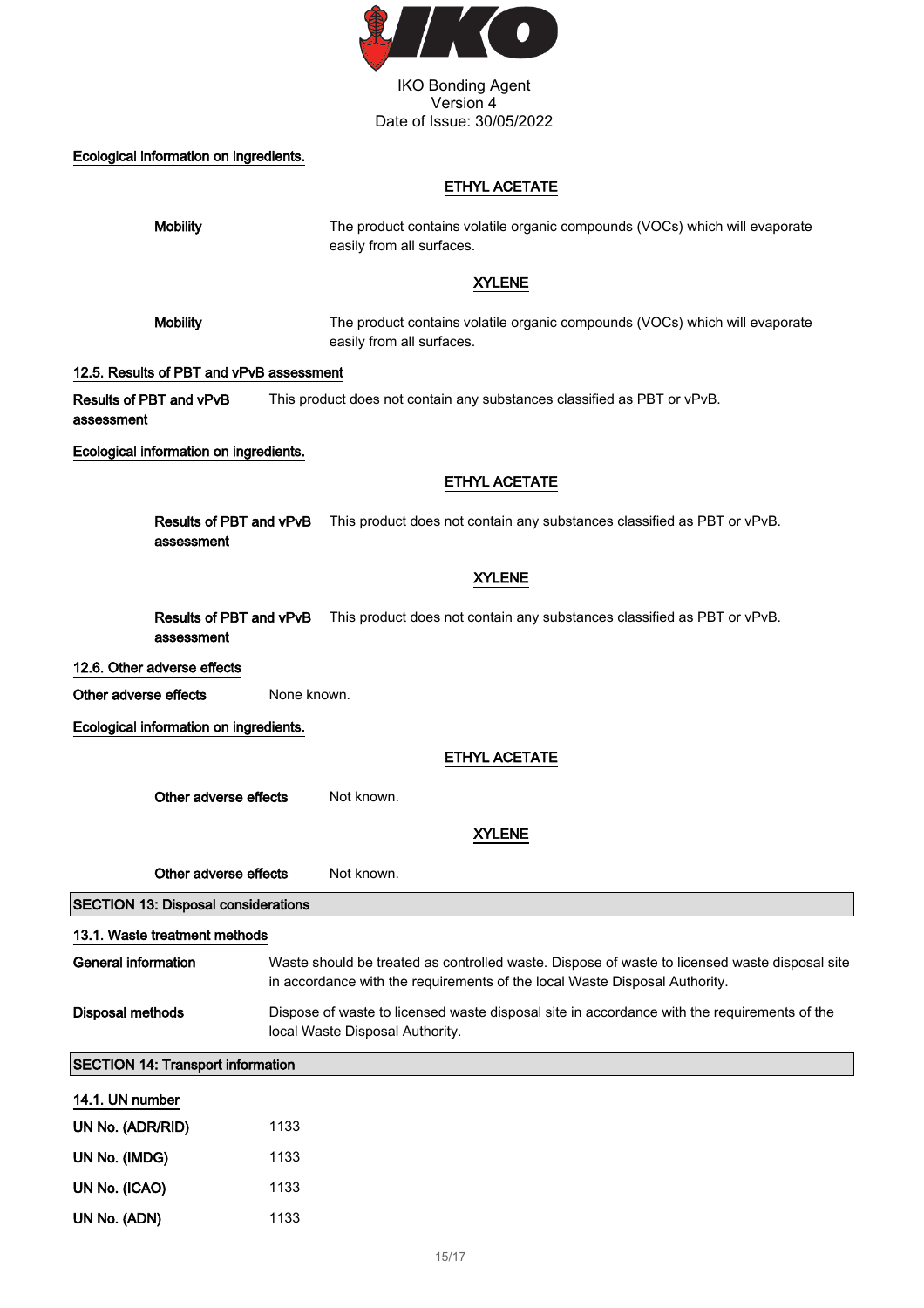

#### 14.2. UN proper shipping name

| Proper shipping name<br>(ADR/RID)            | <b>ADHESIVES</b> |  |
|----------------------------------------------|------------------|--|
| <b>Proper shipping name (IMDG)</b> ADHESIVES |                  |  |
| Proper shipping name (ICAO) ADHESIVES        |                  |  |
| <b>Proper shipping name (ADN)</b> ADHESIVES  |                  |  |
| 14.3. Transport hazard class(es)             |                  |  |
| <b>ADR/RID class</b>                         | 3                |  |
| ADR/RID classification code                  | F1               |  |
| <b>ADR/RID label</b>                         | 3                |  |
| <b>IMDG class</b>                            | 3                |  |
| ICAO class/division                          | 3                |  |
| ADN class                                    | 3                |  |
|                                              |                  |  |

# Transport labels



## 14.4. Packing group

#### 14.5. Environmental hazards

Environmentally hazardous substance/marine pollutant



| 14.6. Special precautions for user               |             |
|--------------------------------------------------|-------------|
| EmS                                              | $F-E$ , S-D |
| ADR transport category                           | 2           |
| <b>Hazard Identification Number</b><br>(ADR/RID) | 33          |
| Tunnel restriction code                          | (D/E)       |

## 14.7. Transport in bulk according to Annex II of MARPOL and the IBC Code

SECTION 15: Regulatory information

15.1. Safety, health and environmental regulations/legislation specific for the substance or mixture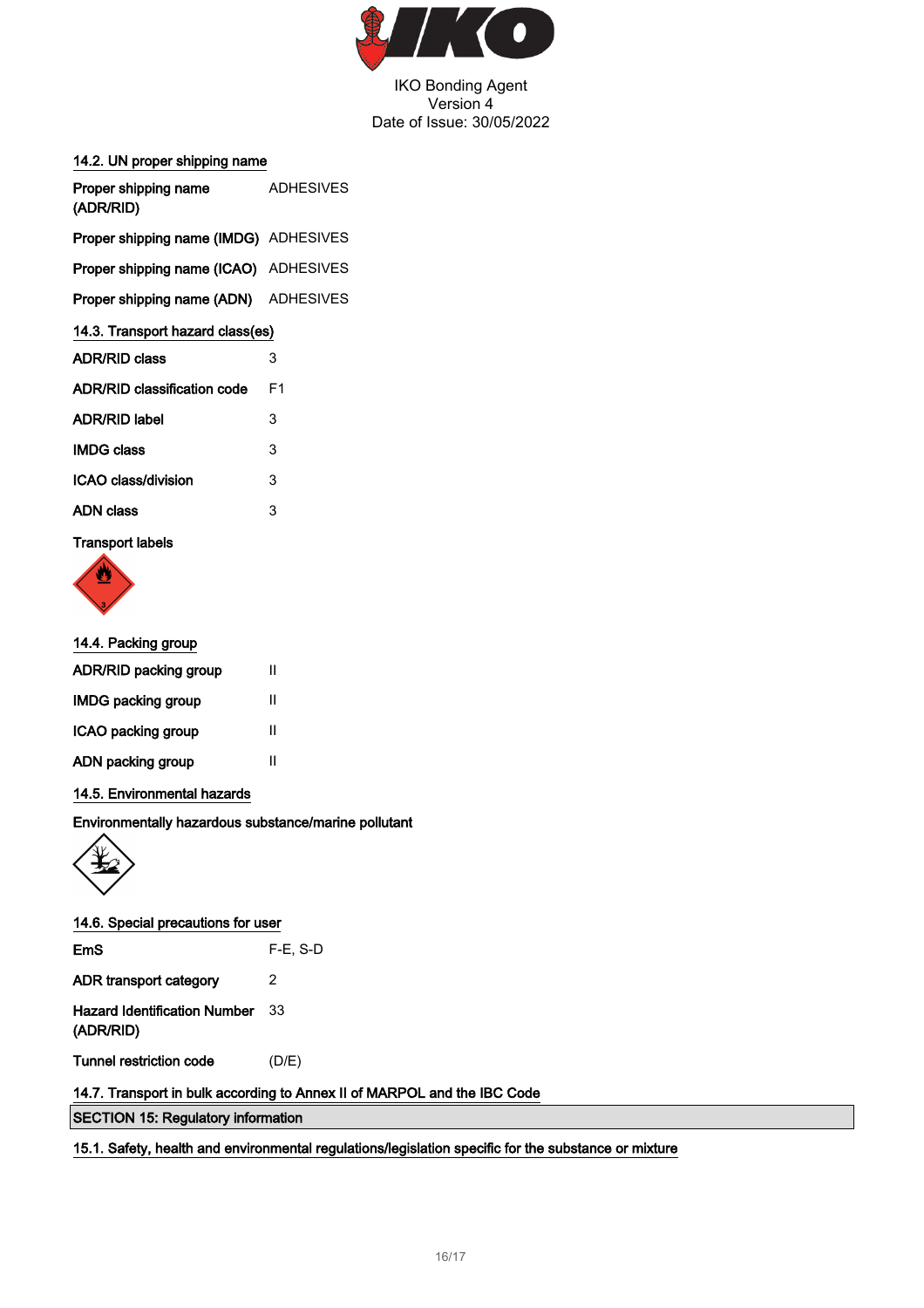

| <b>National regulations</b>                                      | Health and Safety at Work etc. Act 1974 (as amended).<br>The Control of Substances Hazardous to Health Regulations 2002 (SI 2002 No. 2677) (as<br>amended).<br>The Chemicals (Hazard Information and Packaging for Supply) Regulations 2009 (SI 2009<br>No. 716).<br>Control of Substances Hazardous to Health Regulations 2002 (as amended).                                                                                                                                     |
|------------------------------------------------------------------|-----------------------------------------------------------------------------------------------------------------------------------------------------------------------------------------------------------------------------------------------------------------------------------------------------------------------------------------------------------------------------------------------------------------------------------------------------------------------------------|
| <b>EU</b> legislation                                            | Commission Directive 91/322/EEC of 29 May 1991 on establishing indicative limit values by<br>implementing Council Directive 80/1107/EEC on the protection of workers from the risks<br>related to exposure to chemical, physical and biological agents at work.<br>Regulation (EC) No 1907/2006 of the European Parliament and of the Council of 18<br>December 2006 concerning the Registration, Evaluation, Authorisation and Restriction of<br>Chemicals (REACH) (as amended). |
| <b>Authorisations (Annex XIV</b><br><b>Regulation 1907/2006)</b> | This product is/contains a substance that is included in REGULATION (EC) No 1907/2006<br>(REACH) ANNEX XVII - RESTRICTIONS ON THE MANUFACTURE, PLACING ON THE<br>MARKET AND USE OF CERTAIN DANGEROUS SUBSTANCES, MIXTURES AND<br>ARTICLES. Entry number: 57                                                                                                                                                                                                                       |

#### 15.2. Chemical safety assessment

No chemical safety assessment has been carried out.

| <b>SECTION 16: Other information</b> |                                                                                                                                                                                                                                                                                                                                                                                                                                                                                                                                                                                                                                                                                                                                                                                     |  |
|--------------------------------------|-------------------------------------------------------------------------------------------------------------------------------------------------------------------------------------------------------------------------------------------------------------------------------------------------------------------------------------------------------------------------------------------------------------------------------------------------------------------------------------------------------------------------------------------------------------------------------------------------------------------------------------------------------------------------------------------------------------------------------------------------------------------------------------|--|
| <b>Revision comments</b>             | updated VOC information                                                                                                                                                                                                                                                                                                                                                                                                                                                                                                                                                                                                                                                                                                                                                             |  |
| <b>Issued by</b>                     | <b>OHS&amp;E Department</b>                                                                                                                                                                                                                                                                                                                                                                                                                                                                                                                                                                                                                                                                                                                                                         |  |
| <b>Revision date</b>                 | 30/05/2022                                                                                                                                                                                                                                                                                                                                                                                                                                                                                                                                                                                                                                                                                                                                                                          |  |
| Revision                             | 3                                                                                                                                                                                                                                                                                                                                                                                                                                                                                                                                                                                                                                                                                                                                                                                   |  |
| Supersedes date                      | 05/11/2019                                                                                                                                                                                                                                                                                                                                                                                                                                                                                                                                                                                                                                                                                                                                                                          |  |
| Hazard statements in full            | H225 Highly flammable liquid and vapour.<br>H226 Flammable liquid and vapour.<br>H304 May be fatal if swallowed and enters airways.<br>H312 Harmful in contact with skin.<br>H315 Causes skin irritation.<br>H318 Causes serious eye damage.<br>H319 Causes serious eye irritation.<br>H332 Harmful if inhaled.<br>H335 May cause respiratory irritation.<br>H336 May cause drowsiness or dizziness.<br>H361f Suspected of damaging fertility.<br>H373 May cause damage to organs through prolonged or repeated exposure.<br>H373 May cause damage to organs (Hearing organs) through prolonged or repeated<br>exposure.<br>H400 Very toxic to aquatic life.<br>H410 Very toxic to aquatic life with long lasting effects.<br>H411 Toxic to aquatic life with long lasting effects. |  |
| <b>Store Between</b>                 | Store Between 5'c - 25'c                                                                                                                                                                                                                                                                                                                                                                                                                                                                                                                                                                                                                                                                                                                                                            |  |
| <b>Contains SVHC</b>                 | NO                                                                                                                                                                                                                                                                                                                                                                                                                                                                                                                                                                                                                                                                                                                                                                                  |  |

This information relates only to the specific material designated and may not be valid for such material used in combination with any other materials or in any process. Such information is, to the best of the company's knowledge and belief, accurate and reliable as of the date indicated. However, no warranty, guarantee or representation is made to its accuracy, reliability or completeness. It is the user's responsibility to satisfy himself as to the suitability of such information for his own particular use.